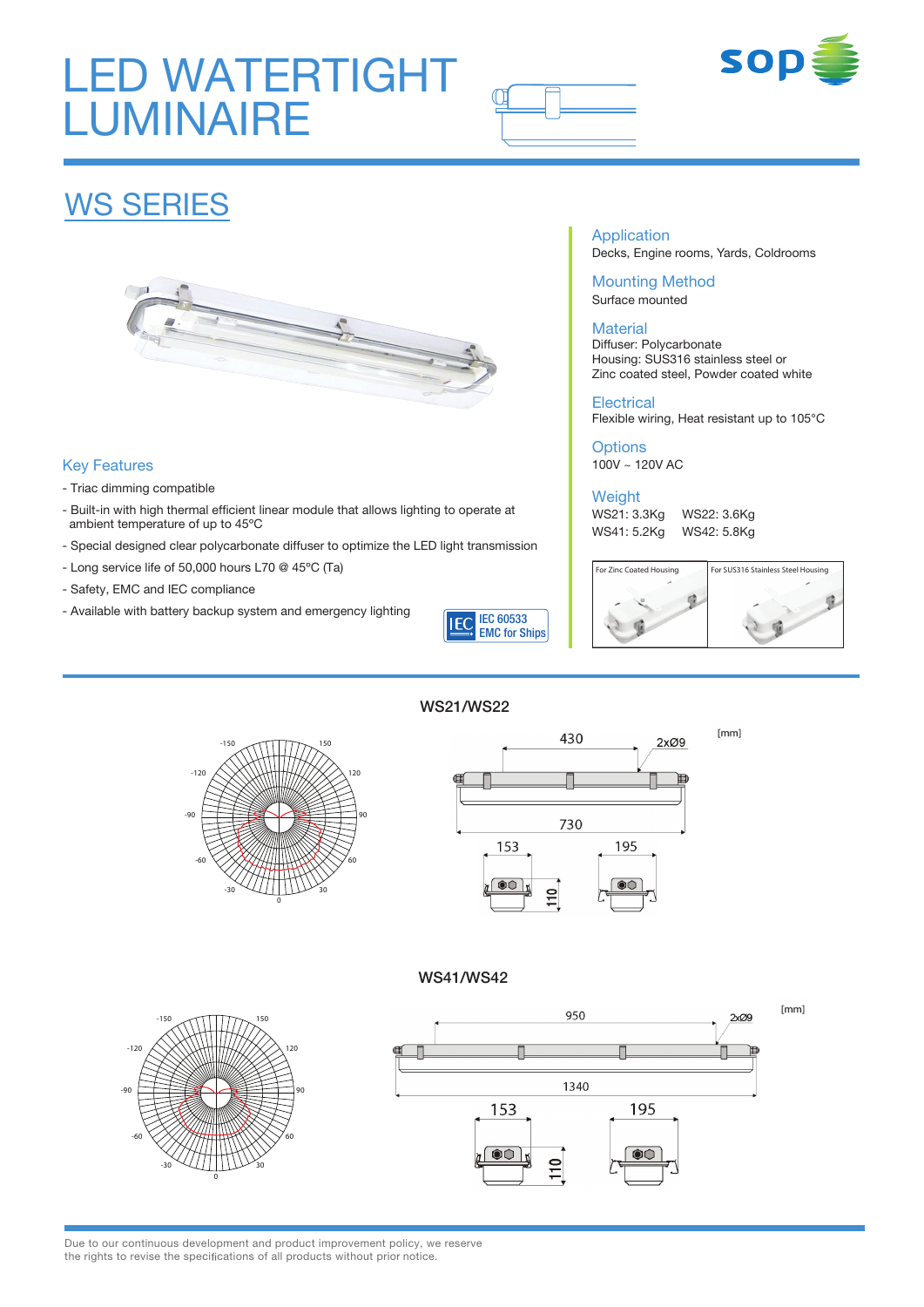# LED WATERTIGHT LUMINAIRE





## WS SERIES

• B Denotes : With battery backup

• E Denotes : With DC24V emergency LED

## TECHNICAL SPECIFICATIONS (IP 67

|                      | 1 X 18W | $\mathbf{F}$ WS21 for 1X18W |
|----------------------|---------|-----------------------------|
| Ideal Replacement: 1 | 2 X 18W | $\mathbb{R}$ WS22 for 2X18W |

| <b>BH Code</b> | Type        | <b>Main Voltage</b> | <b>Power</b> | <b>CCT</b> | <b>Ambient</b><br>Temp (Ta)       | <b>System</b><br>Lumen | <b>Housing</b>                |
|----------------|-------------|---------------------|--------------|------------|-----------------------------------|------------------------|-------------------------------|
| IIGLAWS215SA1  | <b>WS21</b> | 100V - 120V AC      | 1x12.5W      | 5000K      | $-30^{\circ}$ C ~ $+45^{\circ}$ C | 970lm                  | <b>SUS316 Stainless Steel</b> |
| IIGLAWS215SA1B | <b>WS21</b> | 100V - 120V AC      | 1x12.5W      | 5000K      | $-30^{\circ}$ C ~ $+45^{\circ}$ C | 970lm                  | <b>SUS316 Stainless Steel</b> |
| IGLAWS215SA1E  | <b>WS21</b> | 100V - 120V AC      | 1x12.5W      | 5000K      | $-30^{\circ}$ C ~ $+45^{\circ}$ C | 970lm                  | <b>SUS316 Stainless Steel</b> |
| IIGLAWS215ZA1  | <b>WS21</b> | 100V - 120V AC      | 1x12.5W      | 5000K      | $-30^{\circ}$ C ~ $+45^{\circ}$ C | 970lm                  | Zinc Coated Steel             |
| IIGLAWS215ZA1B | <b>WS21</b> | 100V - 120V AC      | 1x12.5W      | 5000K      | $-30^{\circ}$ C ~ $+45^{\circ}$ C | 970lm                  | Zinc Coated Steel             |
| IGLAWS215ZA1E  | <b>WS21</b> | 100V - 120V AC      | 1x12.5W      | 5000K      | $-30^{\circ}$ C ~ $+45^{\circ}$ C | 970lm                  | <b>Zinc Coated Steel</b>      |
| IIGLAWS225SA1  | <b>WS22</b> | 100V - 120V AC      | 2x12.5W      | 5000K      | $-30^{\circ}$ C ~ $+45^{\circ}$ C | 1940lm                 | <b>SUS316 Stainless Steel</b> |
| IIGLAWS225SA1B | <b>WS22</b> | 100V - 120V AC      | 2x12.5W      | 5000K      | $-30^{\circ}$ C ~ $+45^{\circ}$ C | 1940lm                 | <b>SUS316 Stainless Steel</b> |
| IIGLAWS225SA1E | <b>WS22</b> | 100V - 120V AC      | 2x12.5W      | 5000K      | $-30^{\circ}$ C ~ $+45^{\circ}$ C | 1940lm                 | <b>SUS316 Stainless Steel</b> |
| IIGLAWS225ZA1  | <b>WS22</b> | 100V - 120V AC      | 2x12.5W      | 5000K      | $-30^{\circ}$ C ~ $+45^{\circ}$ C | 1940lm                 | <b>Zinc Coated Steel</b>      |
| IGLAWS225ZA1B  | <b>WS22</b> | 100V - 120V AC      | 2x12.5W      | 5000K      | $-30^{\circ}$ C ~ $+45^{\circ}$ C | 1940lm                 | <b>Zinc Coated Steel</b>      |
| IIGLAWS225ZA1E | lWS22       | 100V - 120V AC      | 2x12.5W      | 5000K      | $-30^{\circ}$ C ~ $+45^{\circ}$ C | 1940lm                 | Zinc Coated Steel             |

Also available in other CCT.

\*Ambient Temperature not applicable for Battery Backup System and Emergency Lighting.

## TECHNICAL SPECIFICATIONS (IP 67)



Ideal Replacement: €

F WS41 for 1X36W 2 X 36W **E** WS42 for 2X36W

 $\overline{\text{ZER}}$  RoHS  $\textsf{CER}$ 

| <b>BH Code</b> | <b>Type</b> | <b>Main Voltage</b> | <b>Power</b> | <b>CCT</b> | <b>Ambient</b><br>Temp (Ta)       | <b>System</b><br><b>Lumen</b> | <b>Housing</b>                |
|----------------|-------------|---------------------|--------------|------------|-----------------------------------|-------------------------------|-------------------------------|
| IIGLAWS415SA1  | WS41        | 100V - 120V AC      | 1x24W        | 5000K      | $-30^{\circ}$ C ~ $+45^{\circ}$ C | 1940lm                        | <b>SUS316 Stainless Steel</b> |
| IIGLAWS415SA1B | <b>WS41</b> | 100V - 120V AC      | 1x24W        | 5000K      | $-30^{\circ}$ C ~ $+45^{\circ}$ C | 1940lm                        | <b>SUS316 Stainless Steel</b> |
| IIGLAWS415SA1E | WS41        | 100V - 120V AC      | 1x24W        | 5000K      | $-30^{\circ}$ C ~ $+45^{\circ}$ C | 1940lm                        | <b>SUS316 Stainless Steel</b> |
| IIGLAWS415ZA1  | <b>WS41</b> | 100V - 120V AC      | 1x24W        | 5000K      | $-30^{\circ}$ C ~ $+45^{\circ}$ C | 1940lm                        | <b>Zinc Coated Steel</b>      |
| IIGLAWS415ZA1B | WS41        | 100V - 120V AC      | 1x24W        | 5000K      | $-30^{\circ}$ C ~ $+45^{\circ}$ C | 1940lm                        | <b>Zinc Coated Steel</b>      |
| IIGLAWS415ZA1E | WS41        | 100V - 120V AC      | 1x24W        | 5000K      | $-30^{\circ}$ C ~ $+45^{\circ}$ C | 1940lm                        | <b>Zinc Coated Steel</b>      |
| IIGLAWS425SA1  | <b>WS42</b> | 100V - 120V AC      | 2x24W        | 5000K      | $-30^{\circ}$ C ~ $+45^{\circ}$ C | 3880lm                        | <b>SUS316 Stainless Steel</b> |
| IGLAWS425SA1B  | <b>WS42</b> | 100V - 120V AC      | 2x24W        | 5000K      | $-30^{\circ}$ C ~ $+45^{\circ}$ C | 3880lm                        | <b>SUS316 Stainless Steel</b> |
| IGLAWS425SA1E  | WS42        | 100V - 120V AC      | 2x24W        | 5000K      | $-30^{\circ}$ C ~ $+45^{\circ}$ C | 3880lm                        | <b>SUS316 Stainless Steel</b> |
| IIGLAWS425ZA1  | <b>WS42</b> | 100V - 120V AC      | 2x24W        | 5000K      | $-30^{\circ}$ C ~ $+45^{\circ}$ C | 3880lm                        | <b>Zinc Coated Steel</b>      |
| IIGLAWS425ZA1B | <b>WS42</b> | 100V - 120V AC      | 2x24W        | 5000K      | $-30^{\circ}$ C ~ $+45^{\circ}$ C | 3880lm                        | <b>Zinc Coated Steel</b>      |
| IIGLAWS425ZA1E | <b>WS42</b> | 100V - 120V AC      | 2x24W        | 5000K      | -30°C ~ +45°C $-$                 | 3880lm                        | <b>Zinc Coated Steel</b>      |

Also available in other CCT.

\*Ambient Temperature not applicable for Battery Backup System and Emergency Lighting.